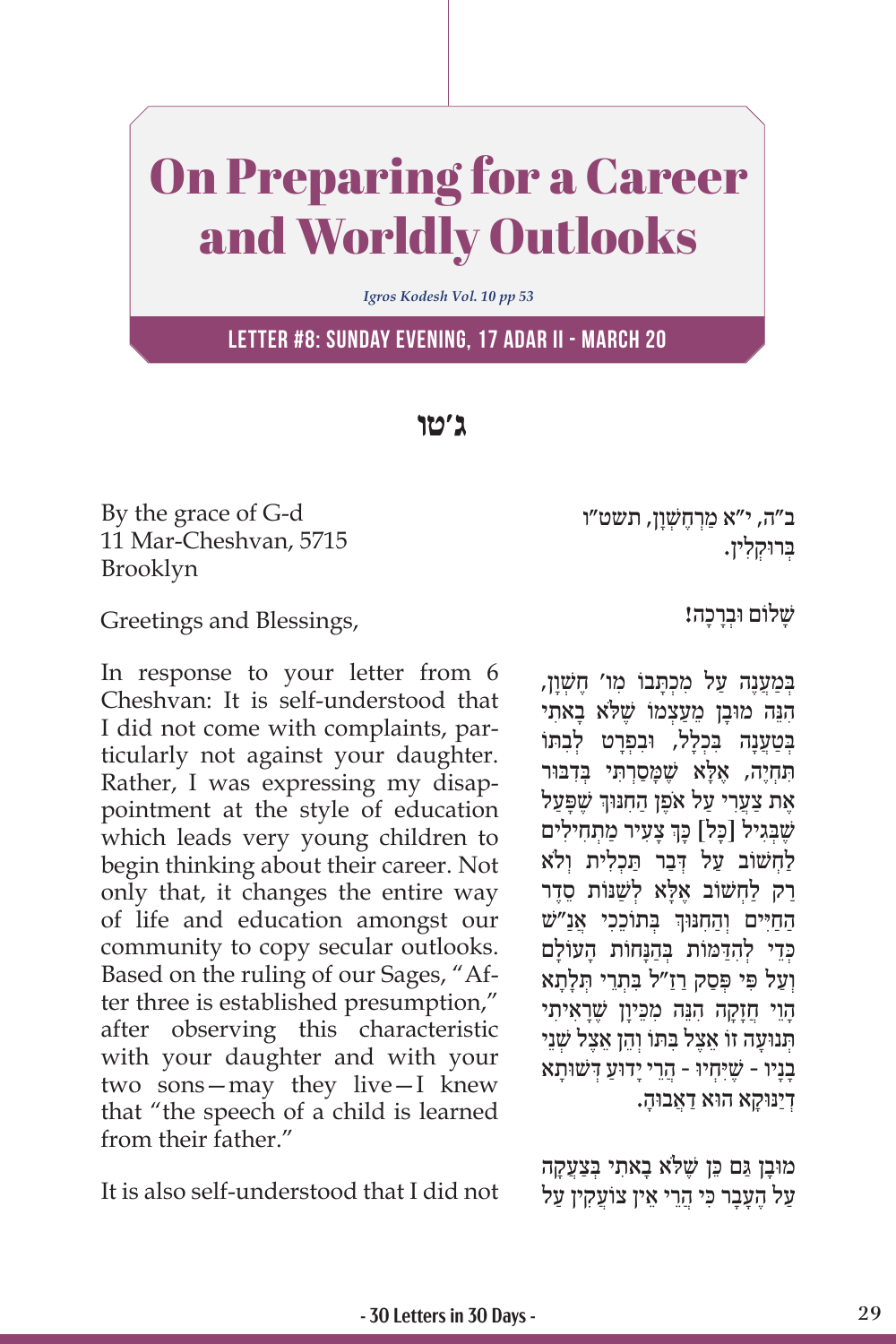come to cry about the past; my intention was merely to correct from now on. It should not be presented that a successful person is someone who has a proper accounting and clear knowledge of how he will support himself. (Indeed, this is contrary to the saying of our Sages, "A person does not know how he will support himself," and the Alter Rebbe famously explains that this is similar to the lack of knowledge about *Mashiach's arrival*. Study *Igros Kodesh*, ch. 22, where the Alter Rebbe equates the two. [This approach] also conflicts with the verse, "The wise do not have bread," which the Sages explain refers to livelihood. Although Torah tells us, "Hashem will bless you in all that you do," instructing us [that we must work and] that we must make a medium [with which to receive Hashem's blessings], it is explained that [the two verses] are not a contradiction. Study *Sefer Hamitzvos* of the Tzemach Tzedek, p. 106, and *Likkutei Torah Ki Teitzei* on *V'gilcha Es Roshah*….)

At any rate, from now on your sons should feel that their destiny in the world is dependent on the unlimited and unrestricted *Ain Sof*, and that Hashem guarantees that if "you will go in My ways"—then—"I will give you rain…" The hours that your sons will spend learning and the values which they will gain from the lessons taught to them will be far more relevant to them physically and spiritually. Hashem should grant you the success of seeּלא ֶהָעָב ְר ו ָ לֹא הְיָת ַ ה כָּּוָנ ִת ֶ י אָ לתקן מכאן ולהבא על כל פּנים שלא יציגו את הדגש שַׁשָׁלֵמוּת הָאַדַם הוא כִּשֵׁיֵּשׁ ְלוֹ חַשָׁבּוֹן קרוֹב וידיעה בְּרוּרה ַבְּמֶה מְשָׂתַכֶּר (שֶׁבֲאֱמֶת הוּא ֧֧֧֧֦֧֢ׅ֖֧֚֚֝֝֬<u>֓</u> הֵפֶךְ מַאֲמַר רַזַ״ל אֵין אָדָם ֵ יוֹ דַע ַּ ב ֶּמ ִה מ ְשׂ ַּתֵכּ ְר וָי ּדוַע ְּ בֶזה ַבְּאוּר רַבְּנוּ הַזַּקֵן שֵׁזֵּהוּ בִּדְגָמא דְהֵעָדֶר הַיְדִיעַה בְּבִיאַת מַשִׁיחַ ַעֲיֵן בְּאָגֶּרֶת הַקְדָשׁ סִימַן כ"ב וְכִלְשׁוֹן רַבֵּנוּ הַזַּקֵן הָשָׁווּ זֶה ֧֧֧֦֧֢ׅ֖֖֖֖֖֧֚֚֚֚֚֚֝֝֬<u>֓</u> ַלְזֶה וְהוּא גַם הֵפֶּךְ הַכָּתוּב לֹא לַחֲכָמִים לֶחֶם שֵׁפֵּרְשׁוּ חֲכָמִים אֲפִלּוּ בְּעָנְיַן הַפַּרְנָסָה.<br>וְאַף שֶׁהַתּוֹרָה אוֹמֶרֶת וּבִרַכְךָ ָה' אֱלֹקֶיךָ בְּכֹל אֲשֶׁר תַּעֲשֶׂה ֧֧֧֧֦֧֢ׅ֖֧֚֚֝֝֬<u>֓</u> שֶׁצָּרִיךְ לַעֲשׂוֹת כְּלִי הֲרֵי מְבֹאָר ְשֵׁאֵין בְּזֶה סְתִירַה, וְעַיֵּן בְּסֶפֶר הַמַּצִוֹת לְהַצֵּמַח צֶדֶק עַמּוּד ּ קו ו ְב ִל ּק ּוֵט ּ י ת ָוֹ ר ִ ה כּ ֵ י תֵצא ַעֲל הַכְּתוּב וְגִלְחָה אֶת רֹאשָׁה וְעַשְׂתָה אֶת צְפַּרְנֵיהָ), וּכִשֶׁעַל ַכָּל פָּנִים מִכַּאן וּלְהַבָּא יַרְגִּישׁוּ ַּגַם בָּנָיו שֶׁהַתַּכְלִית שֶׁבַּעוֹלַם תלוי באין סוֹף הבלתי בעל גְבוּל וְתַכְלִית וְהוּא יִתְבַּרֶךְ ַמְבְטִיחַ שֵׁאָם בְּחִקֹתֵי תֵּלֵכוּ ֲ - הֵר ָ י א ְ ז - וָנַת ִּת ִ י גשׁ ְ ֵמ ֶיכם וגו' הֲרֵי אוֹתַן הַשָּׁעוֹת שֵׁבָּנִיו לוֹמִדִים וְאוֹתַן הַמַּעֲלוֹת שֵׁבּוֹ תְחַפֵּשׁ בְּהַהָצַעוֹת שֵׁיִּיַבְרוּ ַעמהם יהיו יוֹתר מתאימים ֧֧֧֦֧֢ׅ֖֖֖֖֖֧֚֚֚֚֚֚֝֝֬<u>֓</u> לְזֶה שֶׁנִּצְרָךְ לָהֶם הֵן בְּגַשְׁמִיּוּת<br>והו ברוחניוּת. והשם יתברד וְהֵן בִּרוּחִנִּיּוּת, וְהִשֵּׁם יתִבְּרֶךְ ַצִלְיחוֹ לְרְאוֹת רֹב נַחַת